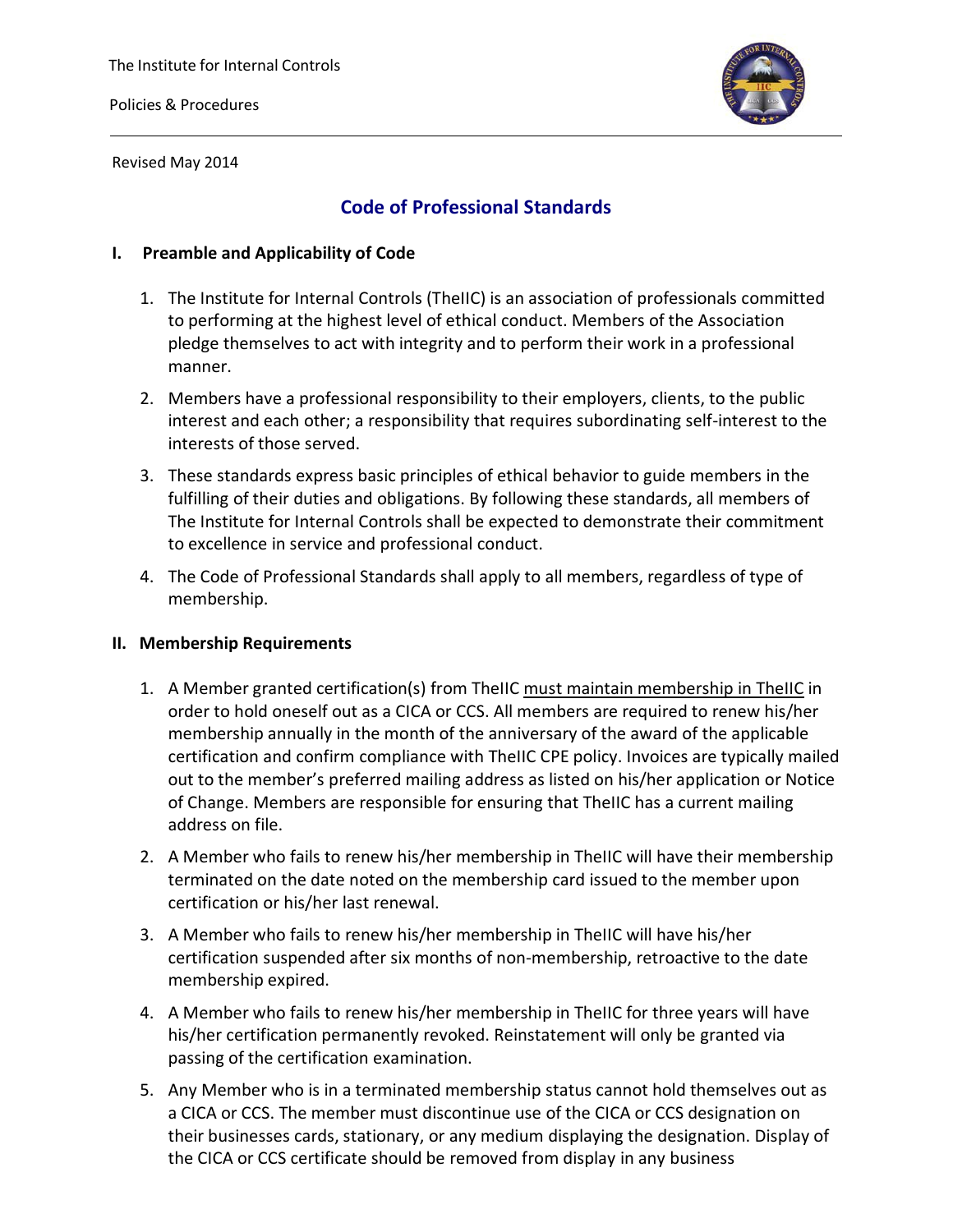#### Policies & Procedures



#### Revised May 2014

environment. Use of the CICA or CCS while in a membership terminated status is a violation of both the Code of Ethics and Code of Professional Standards and cause for permanent revocation of all certifications granted by TheIIC without right for reinstatement.

6. Any terminated Member who desires to reinstate their membership and certification must apply for reinstatement via submission of the "Request for Reinstatement Form" and payment of the reinstatement fee as well as the annual dues fee. It should be noted that reinstatement is a one-time allowance and contingent on approval from the Office of the Chairman.

#### **III. Standards of Professional Conduct**

#### **A. Integrity and Objectivity**

- 1. Members shall conduct themselves with the highest level of integrity. Members shall not sacrifice integrity for any reason.
- 2. Prior to entering into any engagement, members shall investigate for potential conflicts of interest. Members shall disclose any potential conflicts of interest to all parties involved in the engagement.
- 3. Members shall maintain objectivity in discharging their professional responsibilities within the scope of the engagement.
- 4. Members shall not commit any discreditable acts, and shall always conduct themselves in the best interests of the reputation of the profession.
- 5. Members shall not knowingly make any false statements or withhold any information that is vital to the engagement.
- 6. Members shall not commit criminal acts or knowingly induce others to do so.

#### **B. Professional Competence**

- 1. Members shall be competent and shall not accept assignments where this competence is lacking.
- 2. Members shall maintain the minimum program of continuing professional education required by TheIIC. All members holding the professional certification designation of Certified Internal Controls Auditor (CICA) or Certified Controls Specialist (CCS) must agree to embrace a commitment to professionalism combining education and experience. Members shall continually strive to increase the competence and effectiveness of their professional services.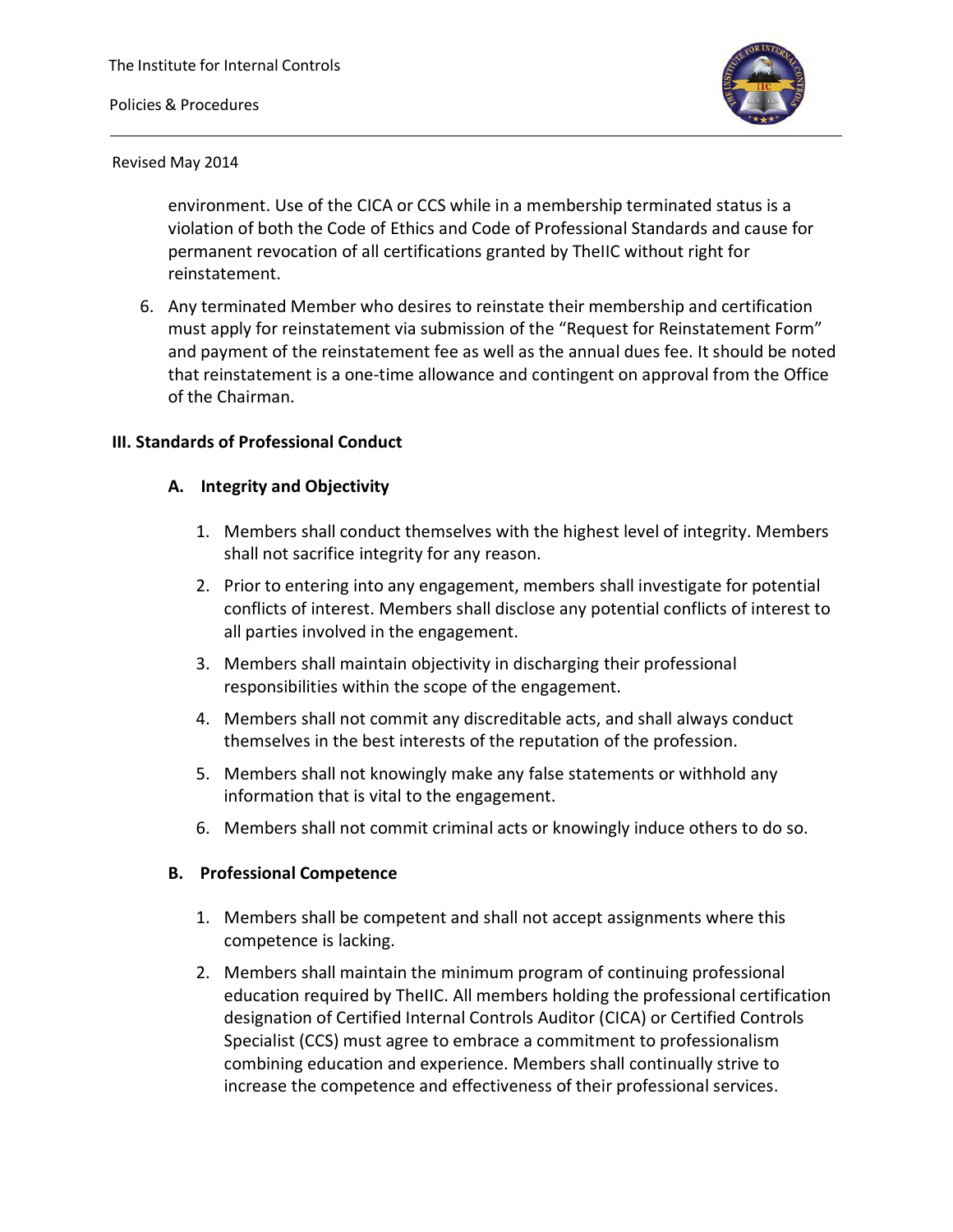Policies & Procedures



Revised May 2014

#### **C. Due Professional Care**

- 1. Members shall exercise due professional care in the performance of their services. Due professional care requires diligence, critical analysis and professional skepticism in discharging professional responsibilities.
- 2. Conclusions shall be supported with evidence that is relevant, competent and sufficient.
- 3. Members' professional services shall be adequately planned. Planning controls the performance of any engagement from inception through completion and involves developing strategies and objectives for performing the services.

#### **D. Understanding with Employers, Clients, & Auditees**

- 1. At the beginning of an engagement, members shall reach an understanding with those involved in the engagement about the scope and limitations of the engagement and the responsibilities of all parties involved.
- 2. Whenever the scope or limitations of the engagement change significantly, a new understanding shall be reached with the parties involved in the engagement.

#### **E. Communication with Parties Involved**

1. Members shall communicate to all parties involved in the engagement all significant findings made during the normal course of the engagement.

#### **F. Confidentiality**

1. Members shall not disclose confidential or privileged information obtained during the course of the engagement without the express permission of proper authority or order of a court. This requirement does not preclude professional practice or investigative body reviews as long as the reviewing organization agrees to abide by the confidentiality restrictions.

### **IV. Standards of Engagement & Reporting**

#### **A. Engagements**

1. All engagements shall be conducted in a professional, legal and thorough manner. The auditor's or specialist's objective shall be to obtain information and all supporting documentation that is complete, reliable and relevant.